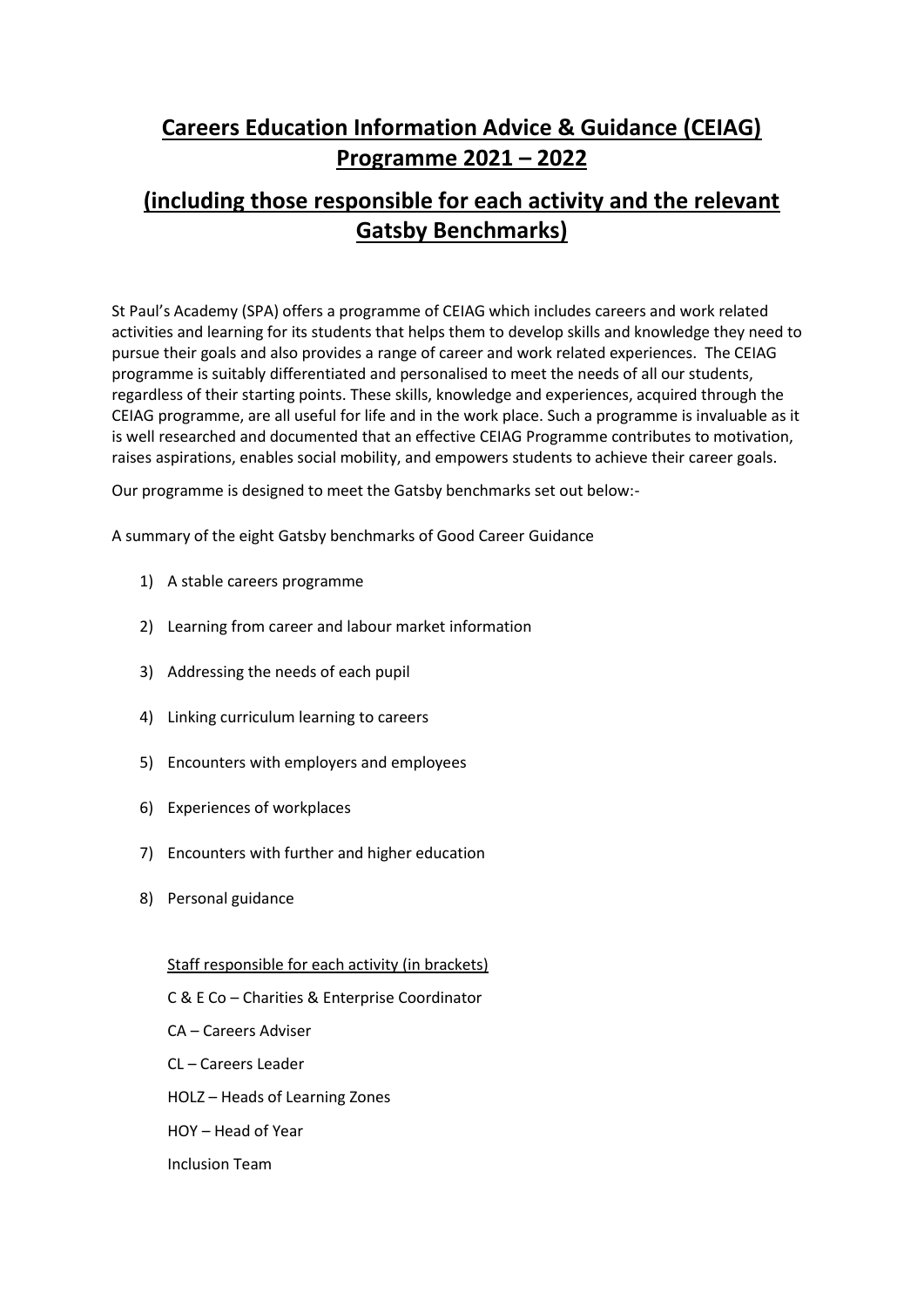RBG – Royal Borough of Greenwich SEND Team SMT – Senior Management Team Teachers Tutors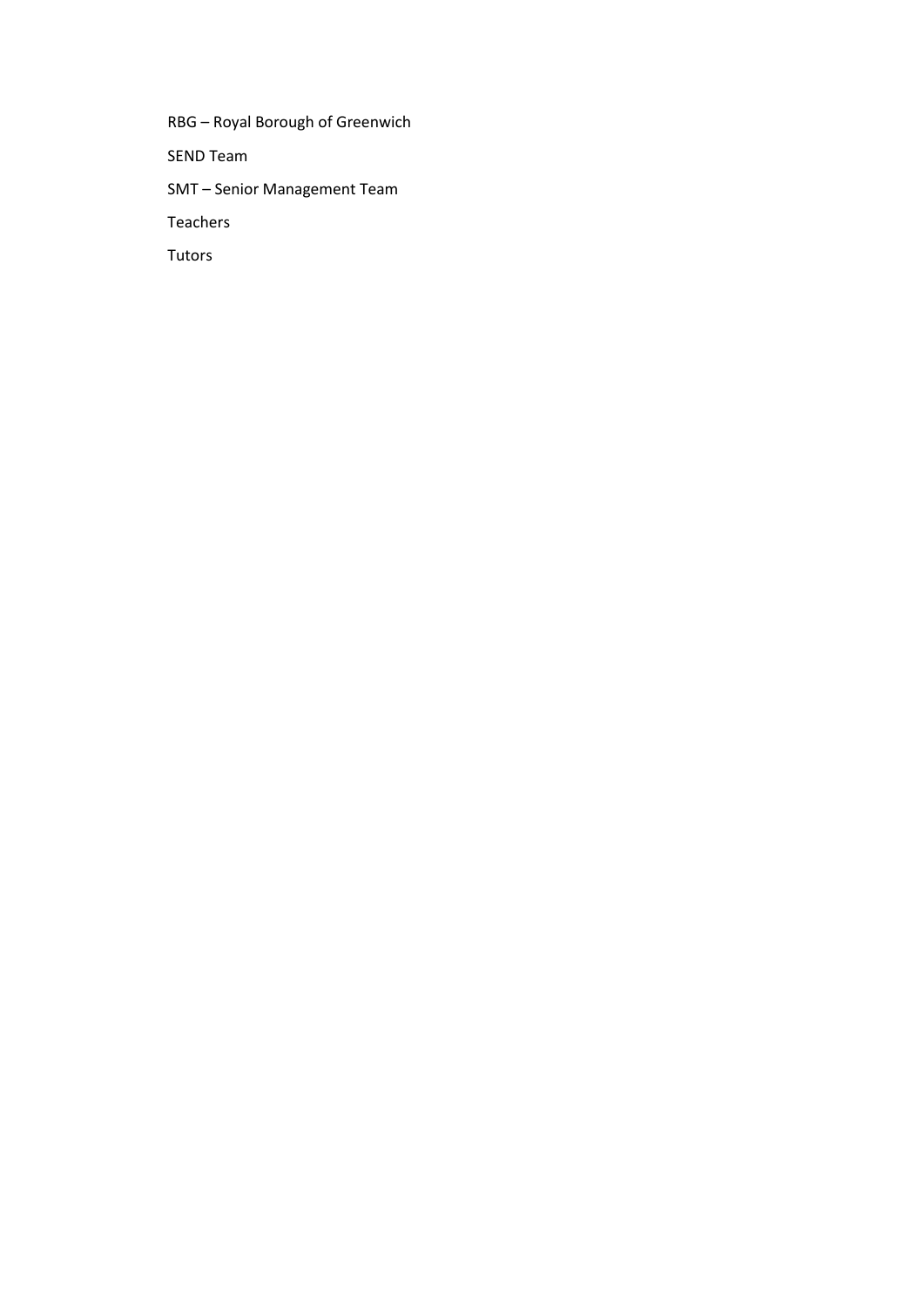# **Years 7 - 11**

#### **Year 7 – Self-Awareness**

The main aim at the start of the SPA CEIAG Programme is raising each student's awareness of their interests, skills, abilities, strengths, personal qualities and a basic awareness of what may be important to them in a job. They will need to become aware of the fact that when they are in school and outside school they will be constantly developing knowledge and skills that will be useful in life and in the workplace. The students will also begin to become aware of some of the jobs and career areas available to them and they will be introduced to the concept of stereotyping in careers and the need for equality and diversity in the work place.

Primary School to Secondary School Transition Activities include:-

- 1. Taster Days for Year 5 students to experience subjects that they are unlikely to be familiar with (HOLZ). Benchmark 3
- 2. Open Day and Mornings for prospective students (SMT). Benchmark 3
- 3. Induction Programme for all, including additional visits and activities for identified SEND & vulnerable students (HOY & Inclusion Team). Benchmark 3
- 4. Year 6 7 Transition Summer School (HOY & Inclusion Team). Benchmark 3
- 5. Borough wide summer school hosted at SPA for vulnerable students (RBG). Benchmark 3
- Year 7 Careers Education Lessons focusing mainly on self-awareness and some career exploration. This year will include lessons on stereotyping related to careers and the need for equality and diversity in the work place (CL & Tutors). Benchmark 1, 2, 3, 4
- Careers Coffee Morning for Key Stage 3 Parents & Carers (Year 7 & Year 8) (CL & CA). Benchmark 2, 4
- All students to take part in whole school charity enterprise & fundraising activities: Christmas, Easter and Summer fairs (C & E Co & Teachers). Benchmark 3
- Opportunities to take part in Enterprise Activities such as Sleep Out, Eco Fashion Show and Sponsored Walks (C & E Co & Teachers). Benchmark 3
- Support for individual students from Careers Adviser referrals through self, parent and staff (CA). Benchmark 8
- Three assembly slots related to careers, may include speakers from Post 16 Education/Higher Education/Apprenticeship Provider/Alumni/Past Students (CL & HOY). Benchmark 5, 7
- At least one meaningful contact with an employer (CL & HOY). Benchmark 5
- Annual Review Meetings and Reports for those with an Educational and Health Care Plan, the Reports include information on the students' aspirations and the Parents views (SEND Team). Benchmark 3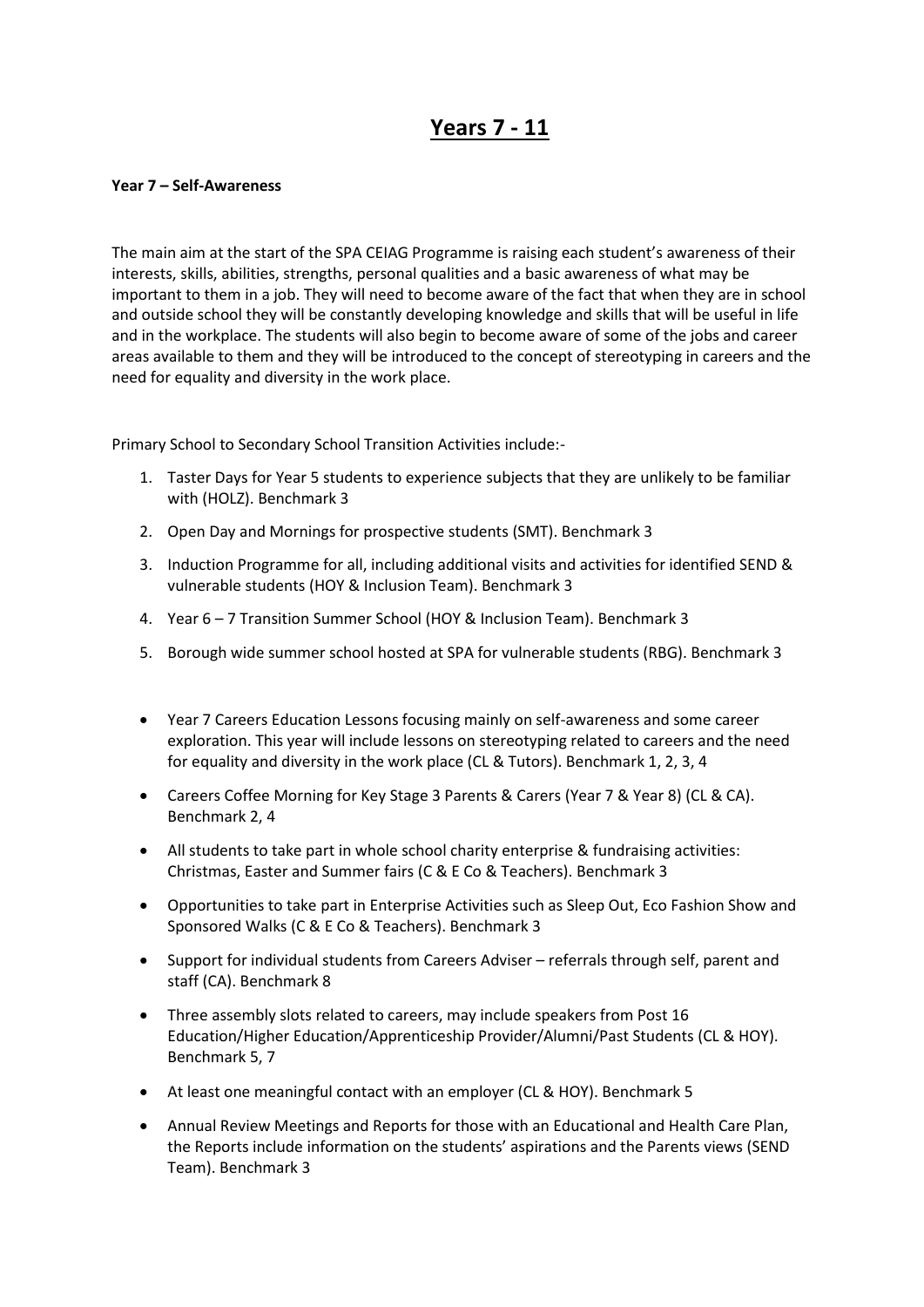# **Year 8 – Opportunity Awareness and Option/Pathway Choices**

In this year students will continue to expand their self-awareness however, the main aims are to raise each student's awareness of the vast range of jobs and career areas available to them, this will include STEM opportunities. Activities are focused on opening students' minds to the possibilities and opportunities available. Students will be introduced to eCLIPS which is an online careers resource which has accurate, up to date careers and labour market information on over 1,000 jobs and careers and many more useful tools.

In Year 8 students make their option/pathway choices. Therefore students will need to understand the benefits and consequences of making decisions and choices. Students will become aware of the range of progression routes and potential careers related to option choices for GCSE subject areas, but ultimately the students must understand that keeping their options open at this point will be essential for their future plans and career choices.

- Year 8 Careers Education Lessons focusing mainly on opportunity awareness including STEM opportunities, decision making and an introduction to eCLIPS and Option/Pathway choices (CL & Tutors). Benchmark 1, 2, 3, 4, 7, 8
- Careers Coffee Morning for Key Stage 3 Parents & Carers (Year 7 & Year 8) (CL & CA). Benchmark 2, 4
- All students to take part in whole school charity enterprise & fundraising activities: Christmas, Easter and Summer fairs (C & E Co & Teachers). Benchmark 3
- Opportunities to take part in Enterprise Activities such as Sleep Out, Eco Fashion Show, 5 aside Chess and Sponsored Walks (C & E Co & Teachers). Benchmark 3
- At least one guidance interview and support regarding option/pathway choices led by a member of the teaching staff (HOY & Teachers). Benchmark 8
- Curriculum Subject Options/Pathways Fair (focusing on GCSE subjects and linked to Post 16 Pathways and Careers) (HOY). Benchmark 4
- Options/Pathways Evening for Parents and students, Careers Adviser will attend to provide information, advice and guidance as required (HOY & CA). Benchmark 4, 8
- Support for individual students from Careers Adviser referrals through self, parent and staff (CA) Benchmark 8
- Three assembly slots related to careers, may include speakers from Post 16 Education/Higher Education/Apprenticeship Provider/Alumni/Past Students (CL & HOY). Benchmark 5, 7
- At least one meaningful contact with an employer (CL & HOY). Benchmark 5
- Visit to a local Post 16 Provider e.g. Greenwich Community College or North Kent College for targeted groups (CL & HOY). Benchmark 7
- Visit to a University for targeted groups (CL & HOY). Benchmark 7
- Annual Review Meetings and Reports for those with an Educational and Health Care Plan, the Reports include information on the students' aspirations and the Parents views (SEND Team). Benchmark 3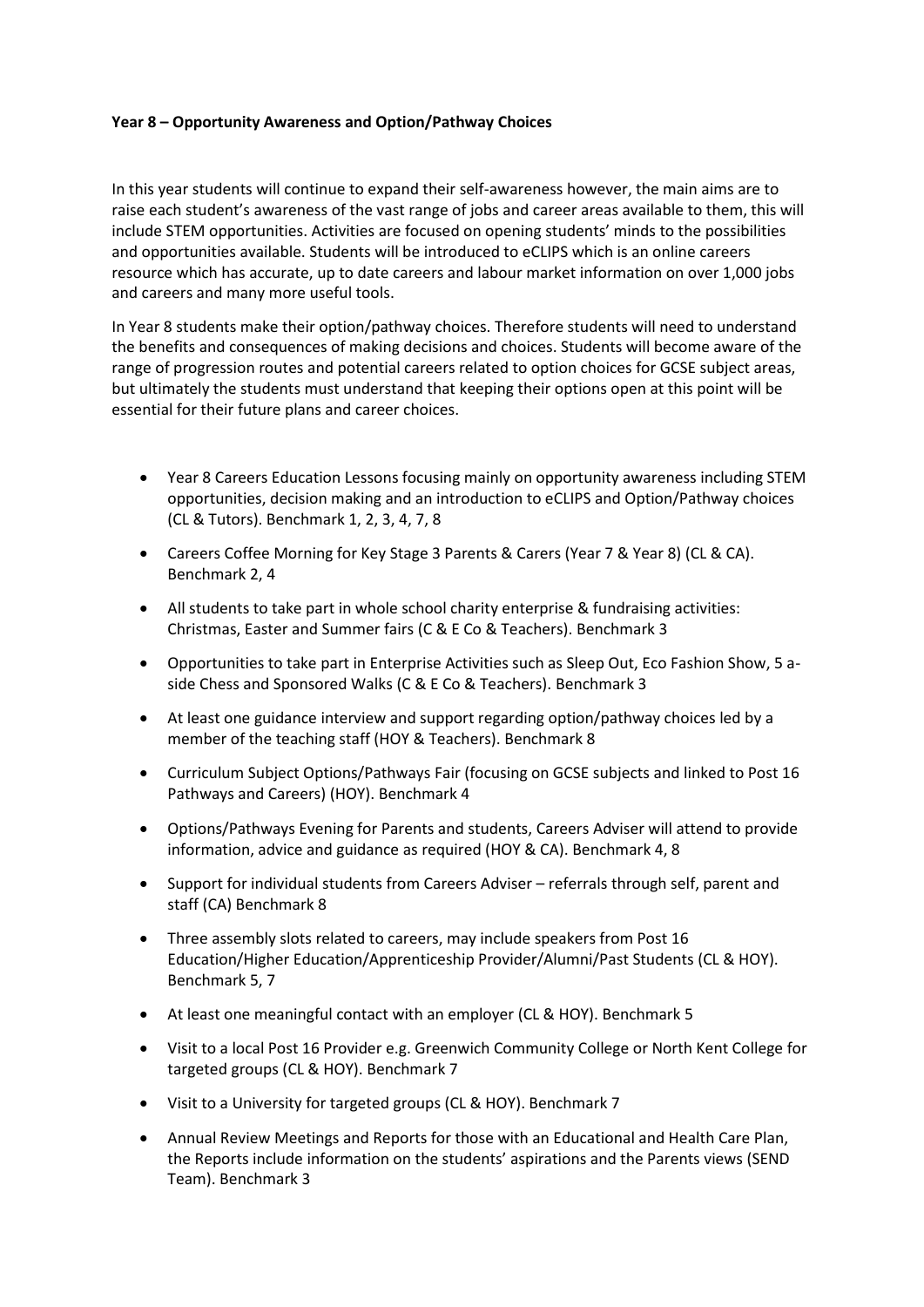### **Year 9 – Self-Awareness & Opportunity Awareness Matching and Focus**

Students will continue to expand on their self-awareness and their opportunity awareness. This year the main aim is to help the students to begin to focus more on their individual particular areas of interest. The students will begin to fully explore in a lot of depth their main areas of interest. They will need to become aware of the skills, qualities and experiences required for jobs within their areas of interests. They should then start to try to match their own interests, skills, personal qualities and values to the skills, qualities, interests and experiences required by the individual jobs/careers. This year the students will focus properly on Labour Market Information (LMI) as they also need to be aware if any of their areas of interest are increasing in terms of opportunities or in fact if they are in decline. LMI will help students with their eventual planning. Money management is also covered in this year group.

- Year 9 Careers Education Lessons focusing mainly on in depth exploration of the individual students particular areas of interest and on LMI and on the student matching their own interests, abilities, skills and experiences to those required by particular jobs/careers. Money management is also covered in this year group (CL & Tutors). Benchmark 1, 2, 3, 4
- Careers Coffee Morning for Key Stage 4 Parents & Carers (Year 9, 10 & 11) (CL & CA). Benchmark 2
- All students to take part in whole school charity enterprise & fundraising activities: Christmas, Easter and Summer fairs (C & E Co & Teachers). Benchmark 3
- Opportunities to take part in Enterprise Activities such as Sleep Out, Eco Fashion Show and Sponsored Walks (C & E Co & Teachers). Benchmark 3
- Support for individual students from Careers Adviser referrals through self, parent and staff (CA). Benchmark 8
- Three assembly slots related to careers, may include speakers from Post 16 Education/Higher Education/Apprenticeship Provider/Alumni/Past Students (CL & HOY). Benchmark 5, 7
- Visit to a local Post 16 Provider e.g. Shooters Hill Post 16 Campus for targeted groups (CL & HOY). Benchmark 7
- At least one meaningful contact with an employer (CL & HOY). Benchmark 5
- Curriculum learning to be linked to careers. Each GCSE/BTEC subject to have a lesson where the subject will specifically be linked to careers, teachers to be responsible for delivery (CL & Teachers). Benchmark 4
- Visit to a University for targeted groups (CL & HOY). Benchmark 7
- Annual Review Meetings and Reports for those with an Educational and Health Care Plan, the Reports include information on the students' aspirations and the Parents views (SEND Team). Benchmark 3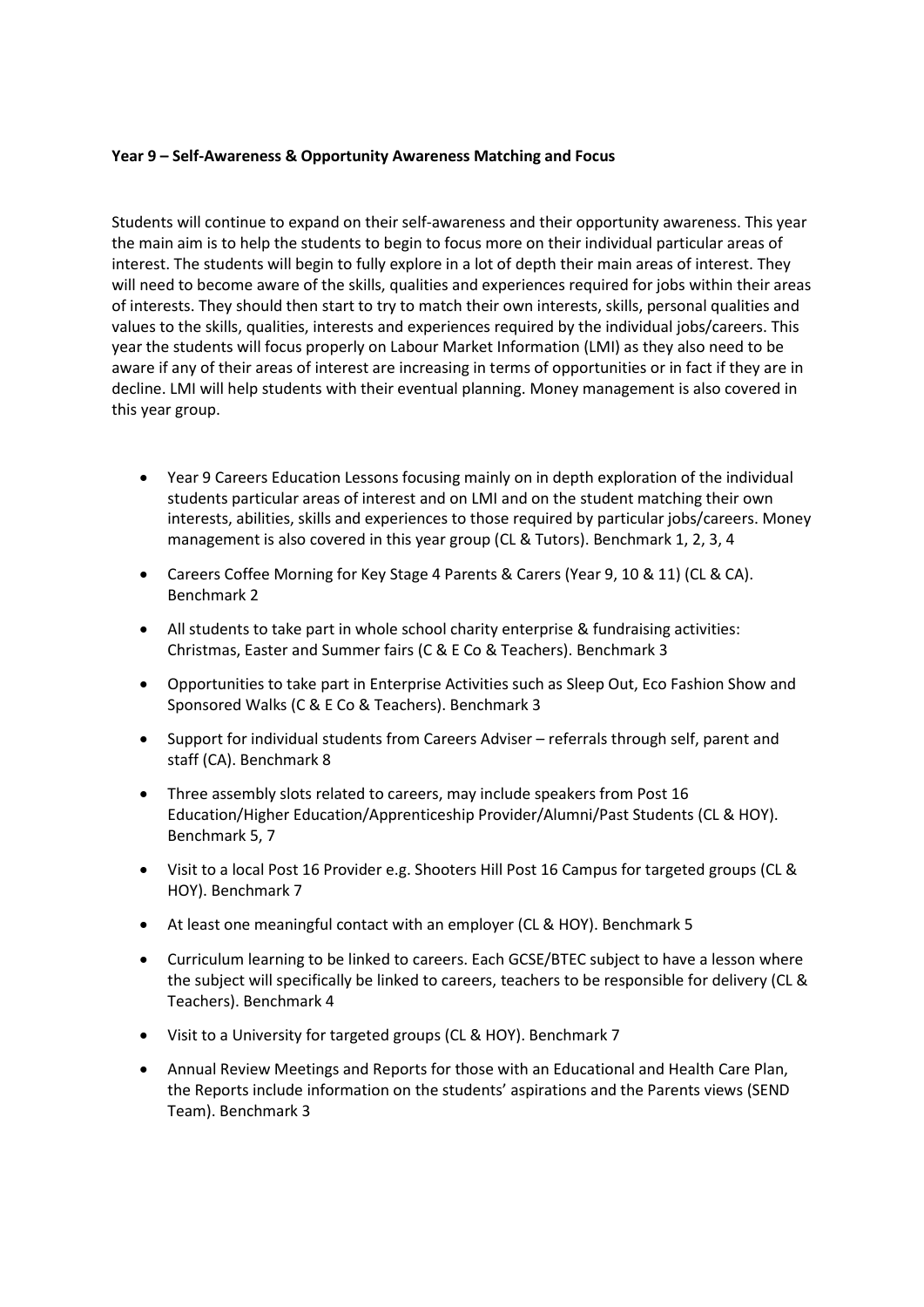#### **Year 10 - Planning**

Students will continue to grow in their self-awareness and opportunity awareness and will continue more focused research on their individual areas of interest. They will use all of the careers awareness, knowledge and skills gained throughout Year 7 – 9 to start planning progression routes after Year 11. If they have a definite career in mind they will need to have a solid understanding of not only the skills, interests, personal qualities and experiences required for the career but also an in depth understanding of the qualifications and the entry requirements needed for any progression route into that career. If students do not have a definite career in mind they will be advised on how to plan so that they can keep as many options open as possible.

- Year 10 Careers Education Lessons focusing mainly on planning their possible progression routes for after Year 11 (CL & Tutors). Benchmark 1, 2, 3, 4, 6, 7
- Careers Coffee Morning for Key Stage 4 Parents & Carers (Year 9, 10 & 11) (CL & CA). Benchmark 2
- All students to take part in whole school charity enterprise & fundraising activities: Christmas, Easter and Summer fairs (C & E Co & Teachers). Benchmark 3
- Opportunities to take part in Enterprise Activities such as Sleep Out, Eco Fashion Show and Sponsored Walks (C & E Co & Teachers). Benchmark 3
- A careers guidance interview and support for individual students from a qualified, impartial Careers Adviser, these interviews can also act as motivational interviews where necessary – referrals through self, parent and staff. Parents of those with Educational and Health Care Plans are invited to attend (CA). Benchmark 8
- Careers Adviser to attend Year 10 Parents Evening to provide information, advice and guidance to Parents and students as required (HOY & CA). Benchmark 8
- Three assembly slots related to careers, may include speakers from Post 16 Education/a local University/Apprenticeship Provider/Alumni/Past Students (CL & HOY). Benchmark 5, 7
- At least one meaningful contact with an employer (CL & HOY). Benchmark 5
- A visit to Christ the King (our Post 16 Partner institution) for all year 10 students (CL & HOY). Benchmark 7
- At least one experience of a work place (either virtual or real life experience) (CL & HOY & Tutors). Benchmark 6
- Presentation by a Careers Adviser Post 16 Courses and Qualifications Explained (CA). Benchmark 2
- Visit to Oxford/Cambridge or a Russell Group university e.g. UCL for targeted groups (CL & HOY). Benchmark 7
- Students to participate in a formal one to one mock interview through e.g. the Barclay Lifeskills - Employment and Skills Day or the Flying Start Mock Interviews (CL & HOY). Benchmark 5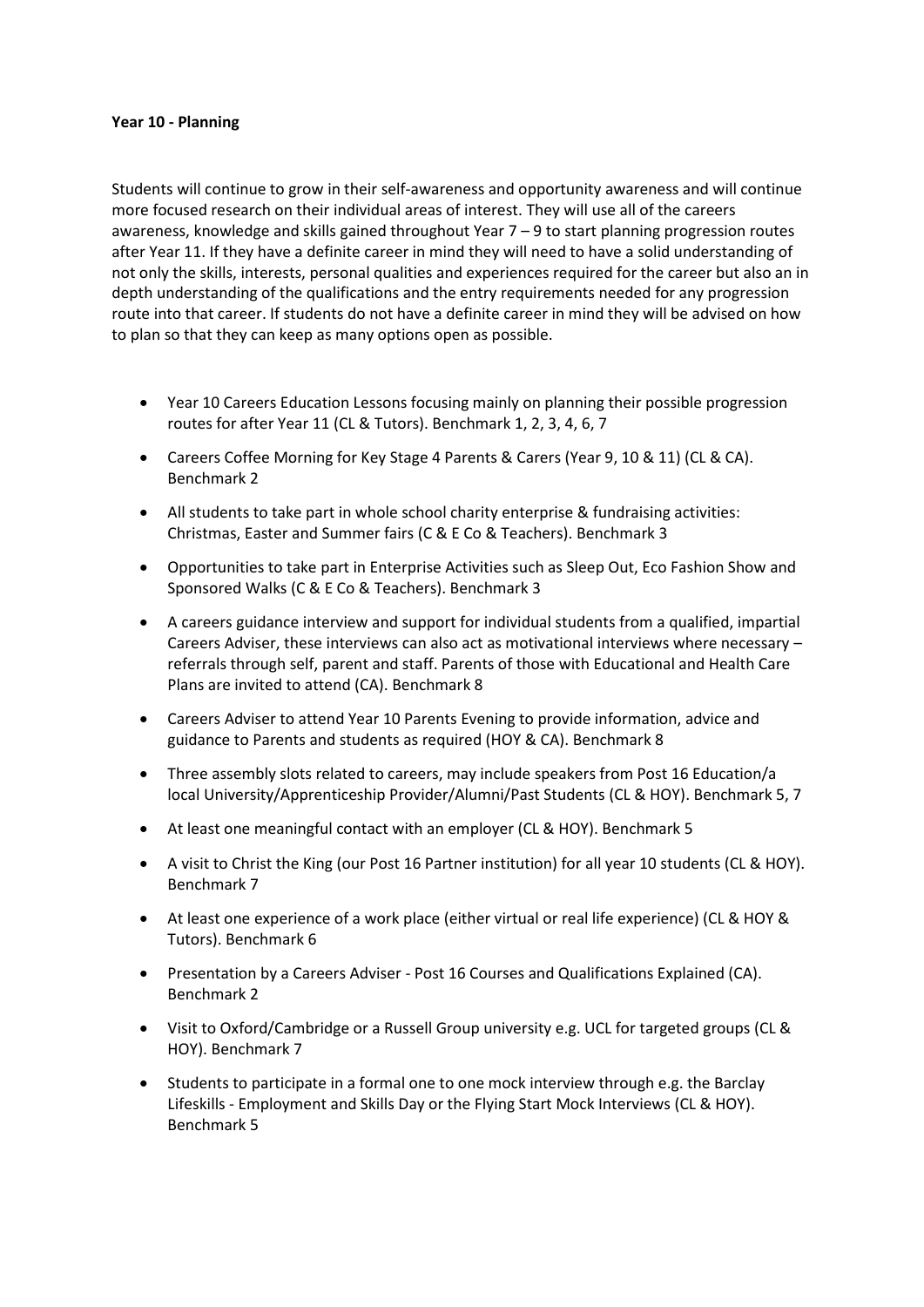- Annual Review Meetings and Reports for those with an Educational and Health Care Plan, the Reports include information on the students aspirations and the Parents views (SEND Team). Benchmark 3
- The SEND Team organise visits to colleges e.g. Shooters Hill with small groups of relevant students where necessary (SEND Team). Benchmark 3, 7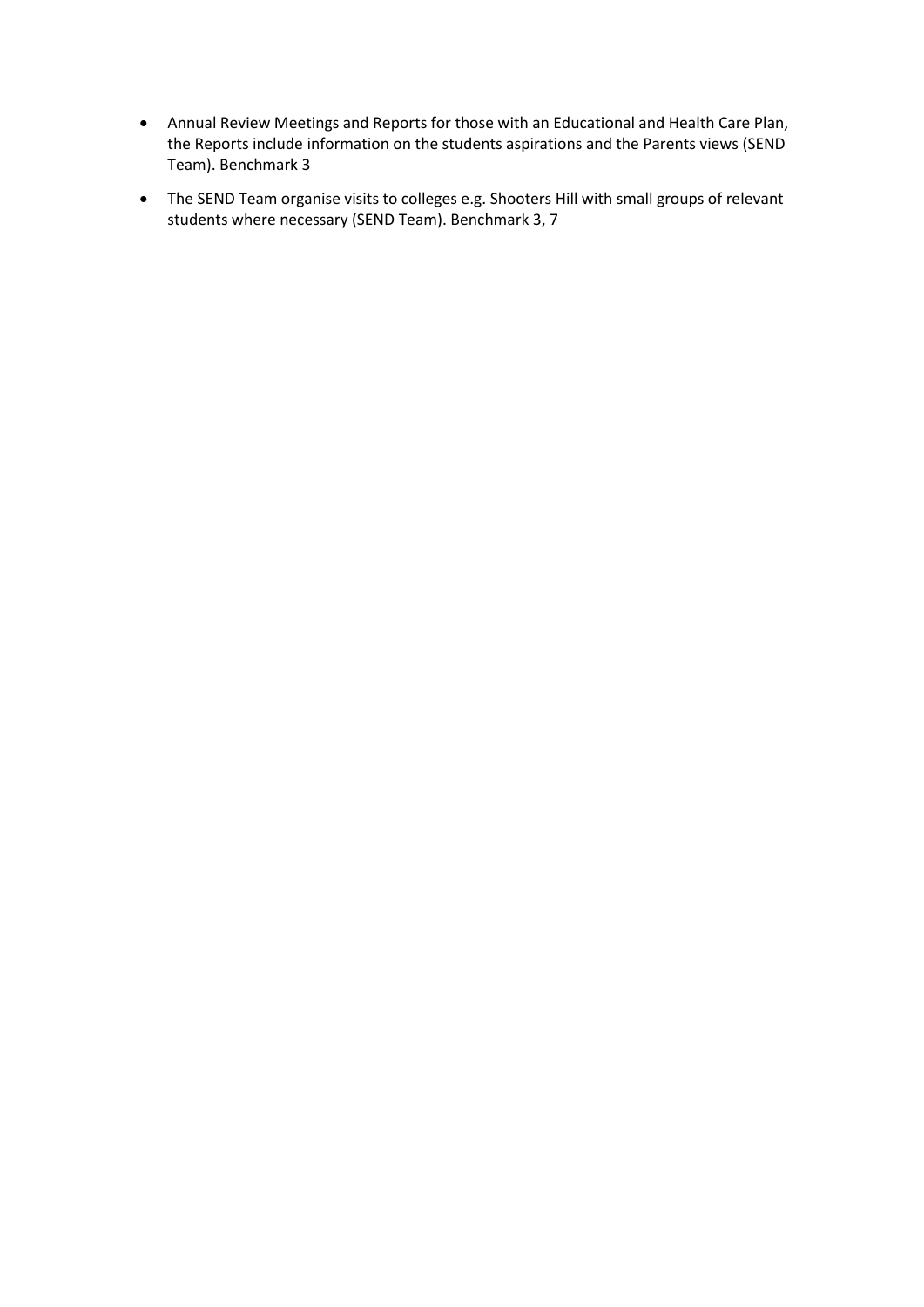### **Year 11 – Decisions & Transition**

During this year students are required to make decisions about their next steps after Year 11, whether that be studying full time at another school that has a sixth form, or studying full time at a sixth form college or Further Education college, or some students instead will choose to seek work place training and part time study through an apprenticeship. Whichever option is chosen students will be made aware of how and when to apply, they will be made aware of their predicted GCSE/BTEC grades so they can see if they are on track for achieving the grades required for their next step and they will discuss possible back-up plans.

- Year 11 Careers Education Lessons focusing mainly on making realistic decisions about their progression routes for after Year 11 and on deciding on a back-up plan. Focus will also be on applications, CV and covering letter creation and interviews (CL & Tutors). Benchmark 1, 3, 4, 5, 6, 7, 8
- Presentation by a Careers Adviser on Post 16 Options and how and when to apply to School Sixth Forms, Sixth Form Colleges, FE Colleges and for Apprenticeships (CA). Benchmark 2
- All students to take part in whole school charity enterprise & fundraising activities: Christmas, Easter and Summer fairs (C & E Co & Teachers). Benchmark 3
- Opportunities to take part in Enterprise Activities such as Sleep Out, Eco Fashion Show and Sponsored Walks (C & E Co & Teachers). Benchmark 3
- Careers Coffee Morning for Key Stage 4 Parents & Carers (Year 9, 10 & 11) (CL & CA). Benchmark 2
- A careers guidance interview and support offered to 100% of Year 11 students from a qualified, impartial Careers Adviser, follow up interviews are available as required. Parents of those with Educational and Health Care Plans are invited to attend (CA). Benchmark 8
- Group Sessions led by a Careers Adviser on Apprenticeships for those who are seriously considering this as an option (CA). Benchmark 2
- Careers Adviser to attend Year 11 Parents Evening to provide information, advice and guidance to Parents and students as required (HOY & CA). Benchmark 8
- Students to attend a Careers or Progression Fair for targeted groups (CL & HOY). Benchmark 2, 4, 5, 7
- Three assembly slots related to careers, may include speakers from Post 16 Education/Higher Education/Apprenticeship Provider/Alumni/Past Students (CL & HOY). Benchmark 5, 7
- At least one meaningful contact with an employer (CL & HOY). Benchmark 5
- Annual Review Meetings and Reports for those with an Educational and Health Care Plan, the Reports include information on the students' aspirations and the Parents views (SEND Team). Benchmark 3
- As part of the ASDAN Bronze Award there is a section entitled 'World of Work' which covers career related topics, this is led by the SEND Team for the relevant students (SEND Team). Benchmark 3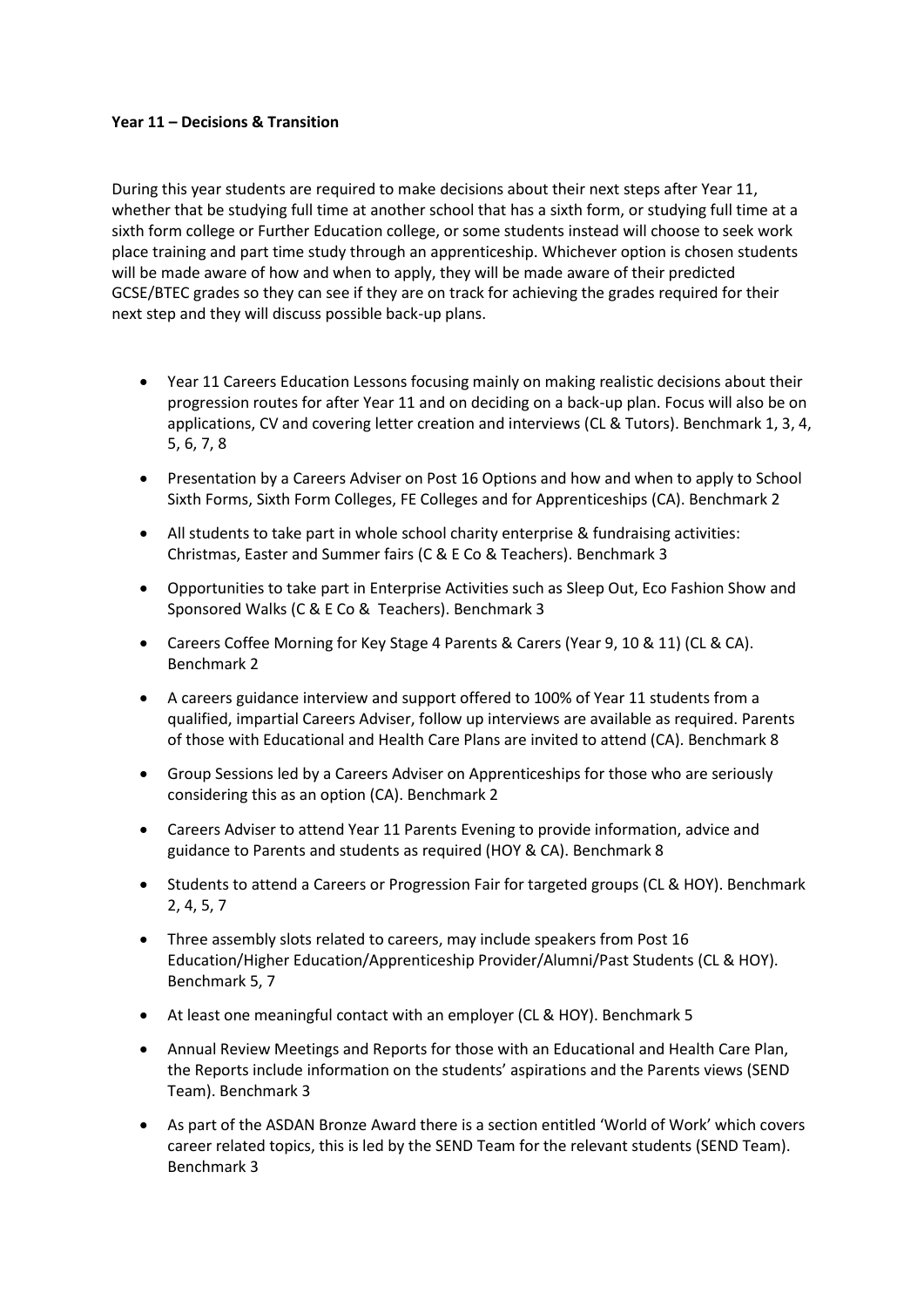- The SEND Team Key Workers support their students with careers related activities following their careers interview if needed e.g. support with applications (SEND Team). Benchmark 3
- The SEND Team organise visits to colleges e.g. Shooters Hill with small groups of relevant students where necessary (SEND Team). Benchmark 3, 7

The Careers Team is hoping for the academic year 2021/2022 to organise their own Careers Fair at SPA, one day in the autumn term on offer to all year groups  $7 - 11$ .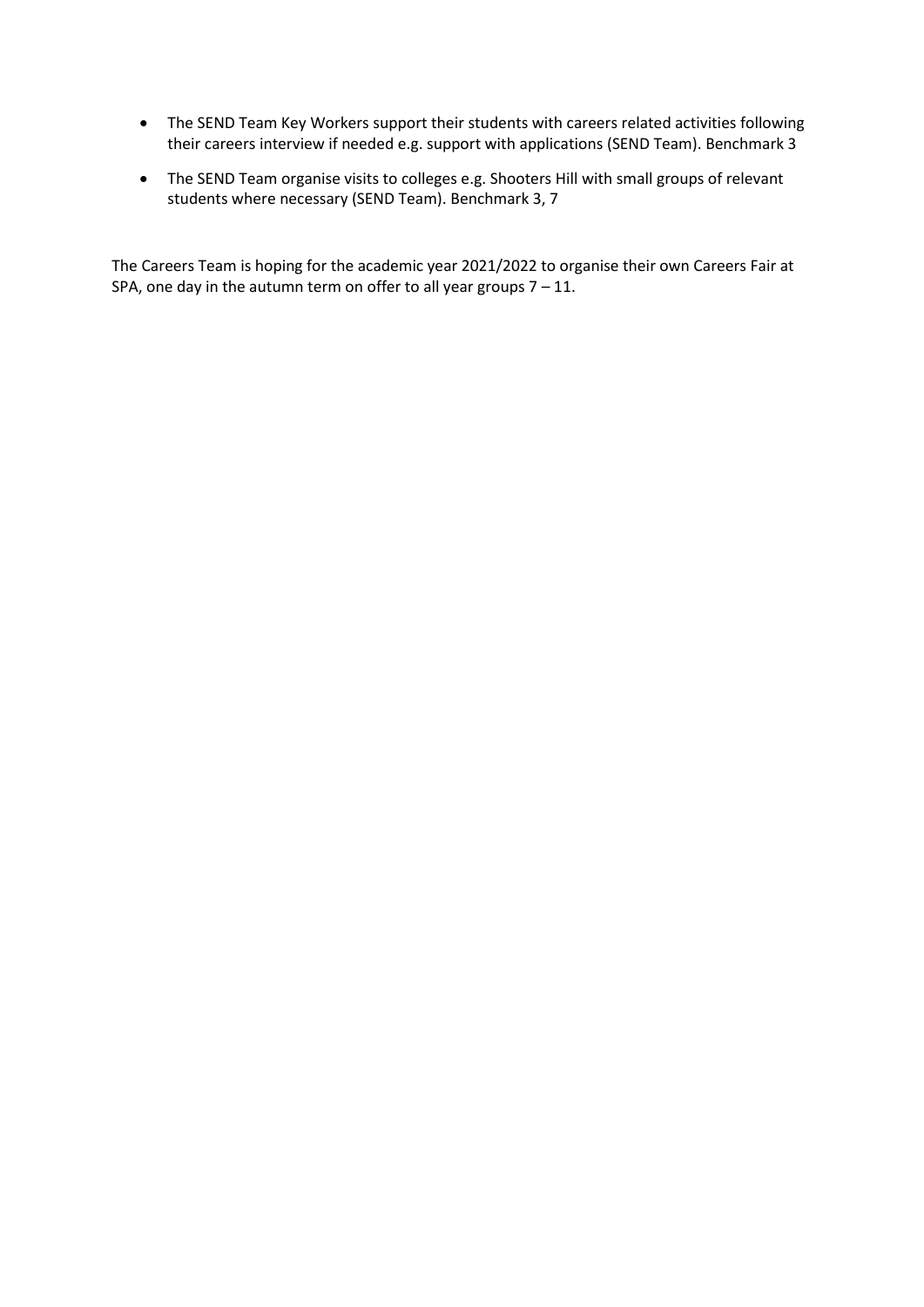# **Minimum entitlement for a student at St Paul's Academy**

By the end of year 11 each student can expect the following input relating to CEIAG:-

- Support through the Careers Education Information Advice & Guidance Programme's Lessons/Activities delivered as part of the PSHE programme for Years 7 - 11, this must include lessons/activities relating to raising aspirations, STEM opportunities, stereotyping in careers and the need for equality and diversity in the work place
- Curriculum learning to be linked to careers. Each GCSE/BTEC subject to have a lesson where the subject will specifically be linked to careers
- To be offered in Year 8 at least one guidance interview and support regarding option/pathway choices
- Unifrog and eCLIPS access to assist the students with an awareness of Labour Market Information and to assist with information and planning on potential career pathways
- Careers Adviser support for individuals as and when they require it and also when deemed as appropriate by the Careers Team
- To be offered at least one careers guidance interview by a qualified, impartial Careers Adviser. A careers action plan or a summary of the interview must be created with the student and made available for the student to take home and the student should be encouraged to share with parent(s)/carer(s)
- At least one visit to or from a School Sixth Form, a Sixth Form College, a Further Education College, an Apprenticeship Provider and a Higher Education Institution/University
- At least 5 meaningful employer contacts one per year
- At least one experience of a work place (virtual or real life experience)
- One formal mock interview
- A variety of Enterprise and Charity Events which help develop life skills